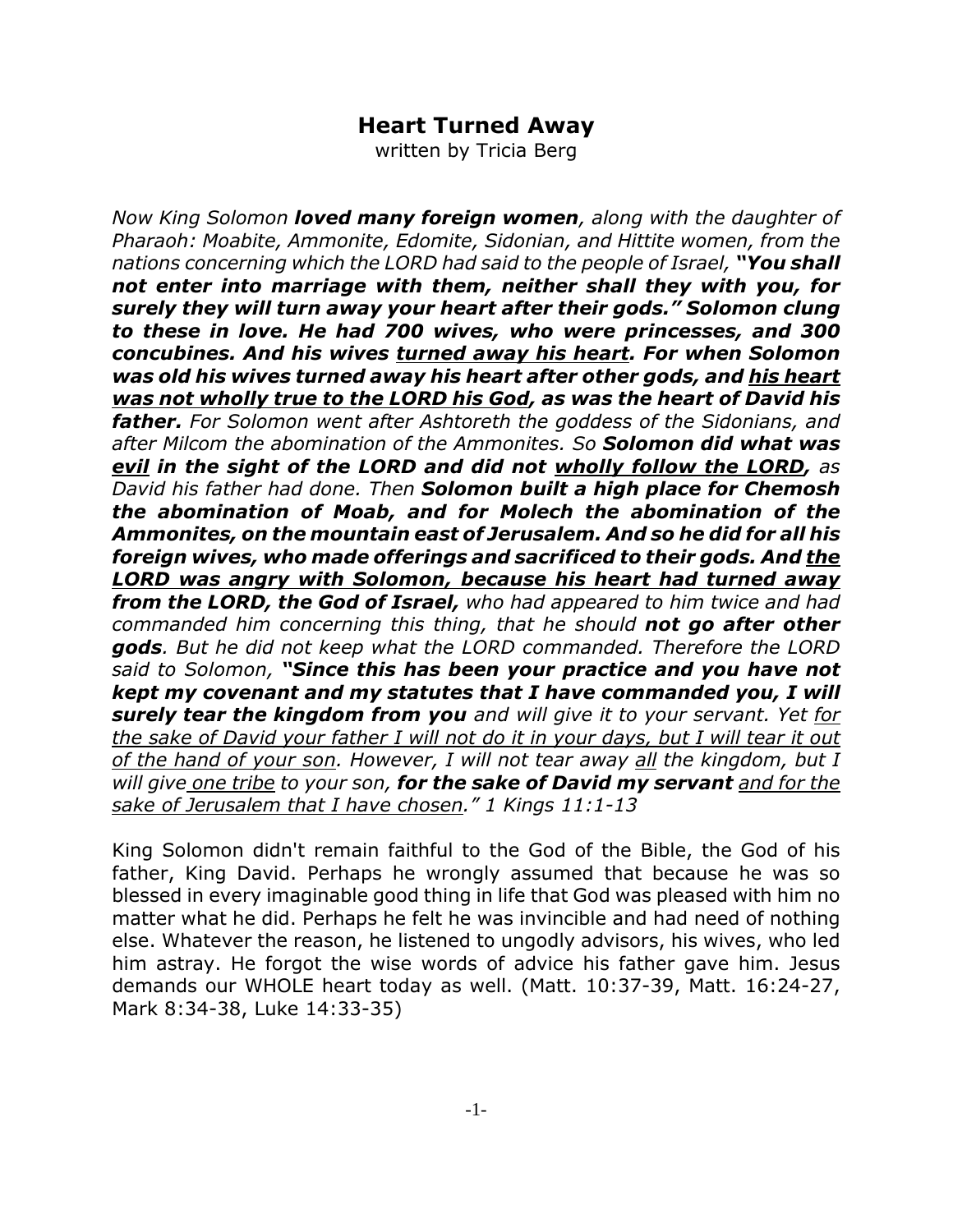*"And you, Solomon my son, know the God of your father and serve him with a whole heart and with a willing mind, for the LORD searches all hearts and understands every plan and thought. If you seek him, he will be found by you, but if you forsake him, he will cast you off forever." 1 Chronicles 28:9*

Notice in the top passage that no mention was made of David having transgressed against God with Bathsheba, having Uriah killed and so forth. David repented of that sin and was severely disciplined for it. (2 Sam. 12:14) He is remembered forever as a faithful, true servant of God. But sadly, Solomon is not remembered as such, at least not in his latter days. He was the smartest man who ever lived before his time or since, but sadly He seemed to forget that fear of the Lord is the beginning of wisdom–words that he and his own father wrote under the inspiration of the Holy Spirit. (Psa. 111:10, Prov. 1:7, 9:10, 15:33, 2Tim. 3:16-17)

*Give your servant therefore an understanding mind to govern your people, that I may discern between good and evil, for who is able to govern this your great people?" It pleased the Lord that Solomon had asked this. And God said to him, "Because you have asked this, and have not asked for yourself long life or riches or the life of your enemies, but have asked for yourself understanding to discern what is right, behold, I now do according to your word. Behold, I give you a wise and discerning mind, so that none like you has been before you and none like you shall arise after you. I give you also what you have not asked, both riches and honor, so that no other king shall compare with you, all your days. And if you will walk in my ways, keeping my statutes and my commandments, as your father David walked, then I will lengthen your days." 1 Kings 3:9-14*

*And God gave Solomon wisdom and understanding beyond measure, and breadth of mind like the sand on the seashore, so that Solomon's wisdom surpassed the wisdom of all the people of the east and all the wisdom of Egypt. For he was wiser than all other men, wiser than Ethan the Ezrahite, and Heman, Calcol, and Darda, the sons of Mahol, and his fame was in all the surrounding nations. He also spoke 3,000 proverbs, and his songs were 1,005. He spoke of trees, from the cedar that is in Lebanon to the hyssop that grows out of the wall. He spoke also of beasts, and of birds, and of reptiles, and of fish. And people of all nations came to hear the wisdom of Solomon, and from all the kings of the earth, who had heard of his wisdom. 1 Kings 4:29-34*

Solomon started out SO well, asking God for wisdom. Who would have thought he could have ended up that way after beginning like this: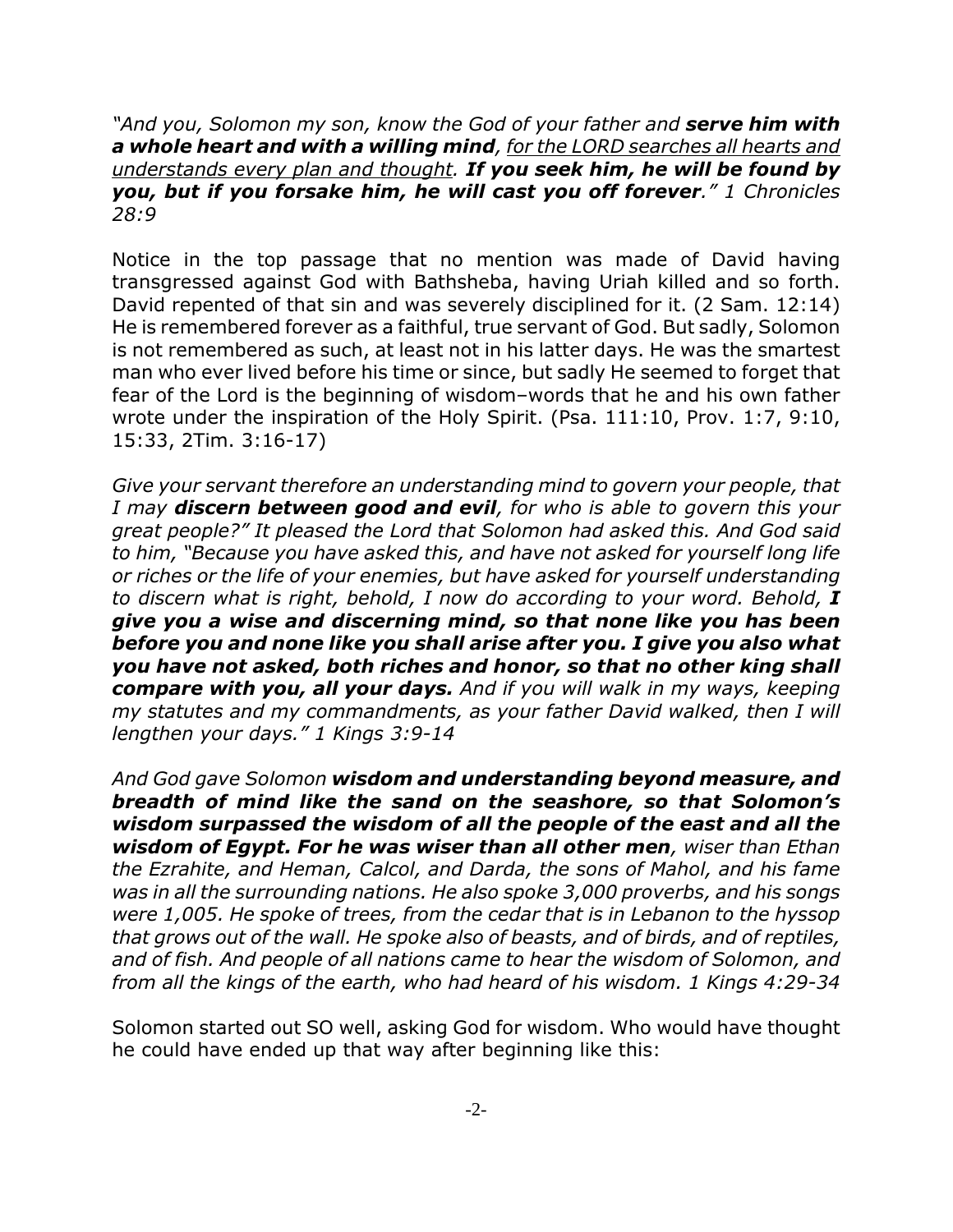*Now as Solomon finished offering all this prayer and plea to the LORD, he arose from before the altar of the LORD, where he had knelt with hands outstretched toward heaven. And he stood and blessed all the assembly of Israel with a loud voice, saying, "Blessed be the LORD who has given rest to his people Israel, according to all that he promised. Not one word has failed of all his good promise, which he spoke by Moses his servant. The LORD our God be with us, as he was with our fathers. May he not leave us or forsake us, that he may incline our hearts to him, to walk in all his ways and to keep his commandments, his statutes, and his rules, which he commanded our fathers. Let these words of mine, with which I have pleaded before the LORD, be near to the LORD our God day and night, and may he maintain the cause of his servant and the cause of his people Israel, as each day requires, that all the peoples of the earth may know that the LORD is God; there is no other. Let your heart therefore be wholly true to the LORD our God, walking in his statutes and keeping his commandments, as at this day." 1 Kings 8:54-61*

*Now, O my God, let your eyes be open and your ears attentive to the prayer of this place. "And now arise, O LORD God, and go to your resting place, you and the ark of your might. Let your priests, O LORD God, be clothed with salvation, and let your saints rejoice in your goodness. O LORD God, do not turn away the face of your anointed one! Remember your steadfast love for David your servant." As soon as Solomon finished his prayer, fire came down from heaven and consumed the burnt offering and the sacrifices, and the glory of the LORD filled the temple. And the priests could not enter the house of the LORD, because the glory of the LORD filled the LORD's house. When all the people of Israel saw the fire come down and the glory of the LORD on the temple, they bowed down with their faces to the ground on the pavement and worshiped and gave thanks to the LORD, saying, "For he is good, for his steadfast love endures forever." 2 Chronicles 6:40-7:3*

But at some point, he chose to disregard God's direct warnings to him (as well as those of his father) not to mix with foreign women who would lead him astray. This probably happened the way it usually does–gradually, over time. He apparently found himself wanting to please them more than God. He even built them "high places" where they offered sacrifices to their false gods. That does not sound like someone who loves God with all of his heart or even remembers where everything he has came from. Did he forget that God saw what he was doing? (Psalm 94:8-11) He may have trusted in himself and his own wisdom, not leaning on God like he did at first.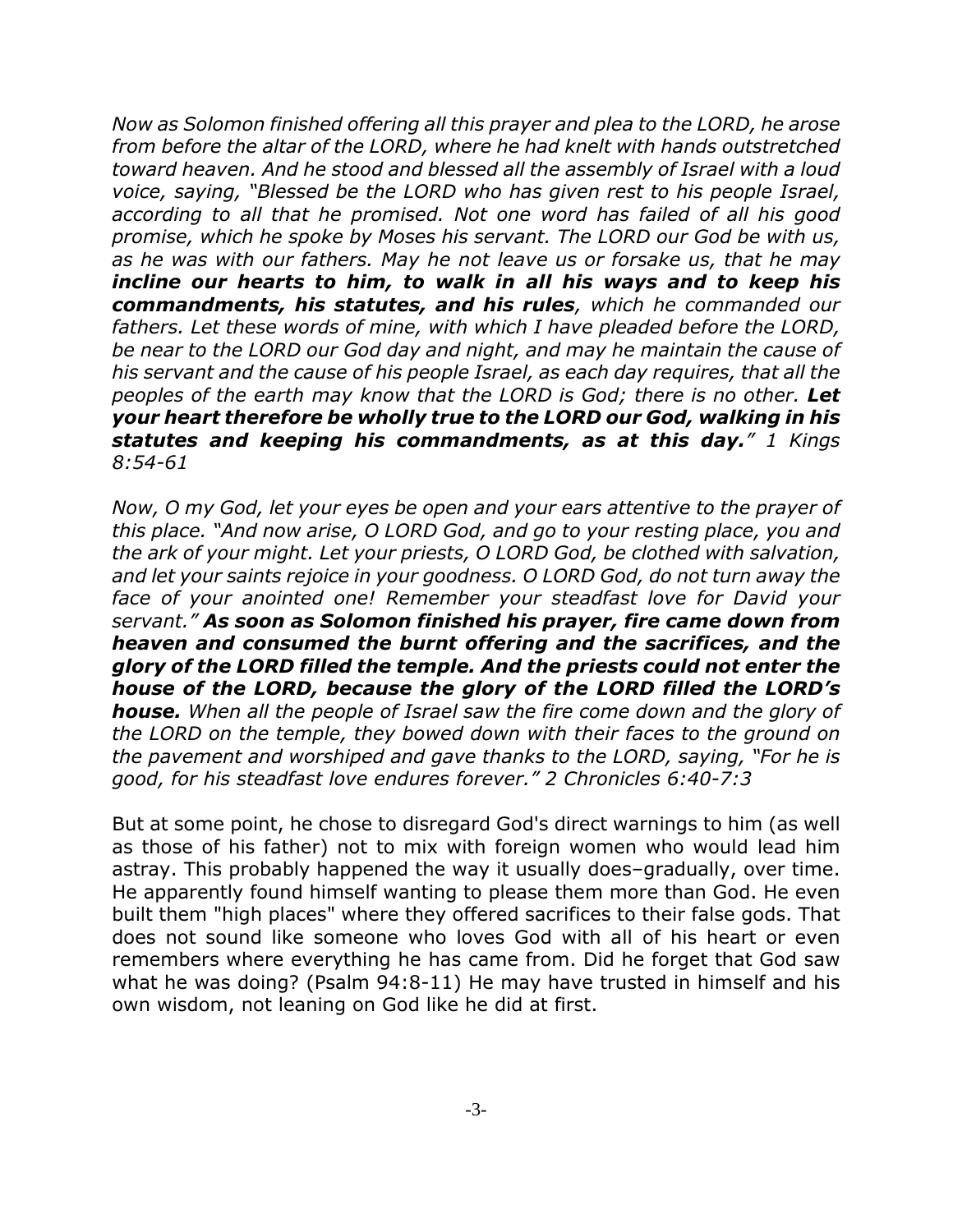*If any of you lacks wisdom, let him ask God, who gives generously to all without reproach, and it will be given him. But let him ask in faith, with no doubting, for the one who doubts is like a wave of the sea that is driven and tossed by the wind. For that person must not suppose that he will receive anything from the Lord; he is a double-minded man, unstable in all his ways. James 1:5-8*

### *Every good gift and every perfect gift is from above, coming down from the Father of lights with whom there is no variation or shadow due to change. James 1:17*

There's another lesson we can learn from Solomon for today. People (at least in this country) may not be building shrines to fake gods these days, but their hearts are still turned (lured) away from God, often by things and also by the "wisdom" of this world. One thing we hear frequently is "who are we to tell someone who they can love?" Well, Solomon was told by his father David and by the Scriptures recorded under the inspiration of God NOT to LOVE foreign women. (This had nothing to do with the color of their skin. It was their false gods that were dangerous.) Did God make that restriction because He didn't care if Solomon was HAPPY? NO! It was for his own good, IF he wanted to remain in God's good favor and continue to receive His blessings. This world is temporary. We are not meant to invest heavily or take too much delight in the physical things or pleasures of this world. (Matt. 6:19-24, 33, Matt. 19:21, 1Pet. 2:11-12)

If we forsake God, we have no idea what the result may be once he lets us go our own "natural" way. (Rom. 1:26-31, Jude 1:4-7) God decides what is right and wrong, not us. It was true back then and it is still true today. The fruit of the Spirit is self control. (Gal. 5:22-25, 2Pet. 1:5-12, 1Thess. 4:2-8, 2Tim. 3:1- 5) Solomon had a choice as to whether or not to heed God's wisdom or listen to himself and those around him, and we have the same choice. There's a true saying: "Don't play with fire and you won't get burnt."

*For the foolishness of God is wiser than men, and the weakness of God is stronger than men. For consider your calling, brothers: not many of you were wise according to worldly standards, not many were powerful, not many were of noble birth. But God chose what is foolish in the world to shame the wise; God chose what is weak in the world to shame the strong; God chose what is low and despised in the world, even things that are not, to bring to nothing things that are, so that no human being might boast in the presence of God. And because of him you are in Christ Jesus, who became to us wisdom from God, righteousness and sanctification and*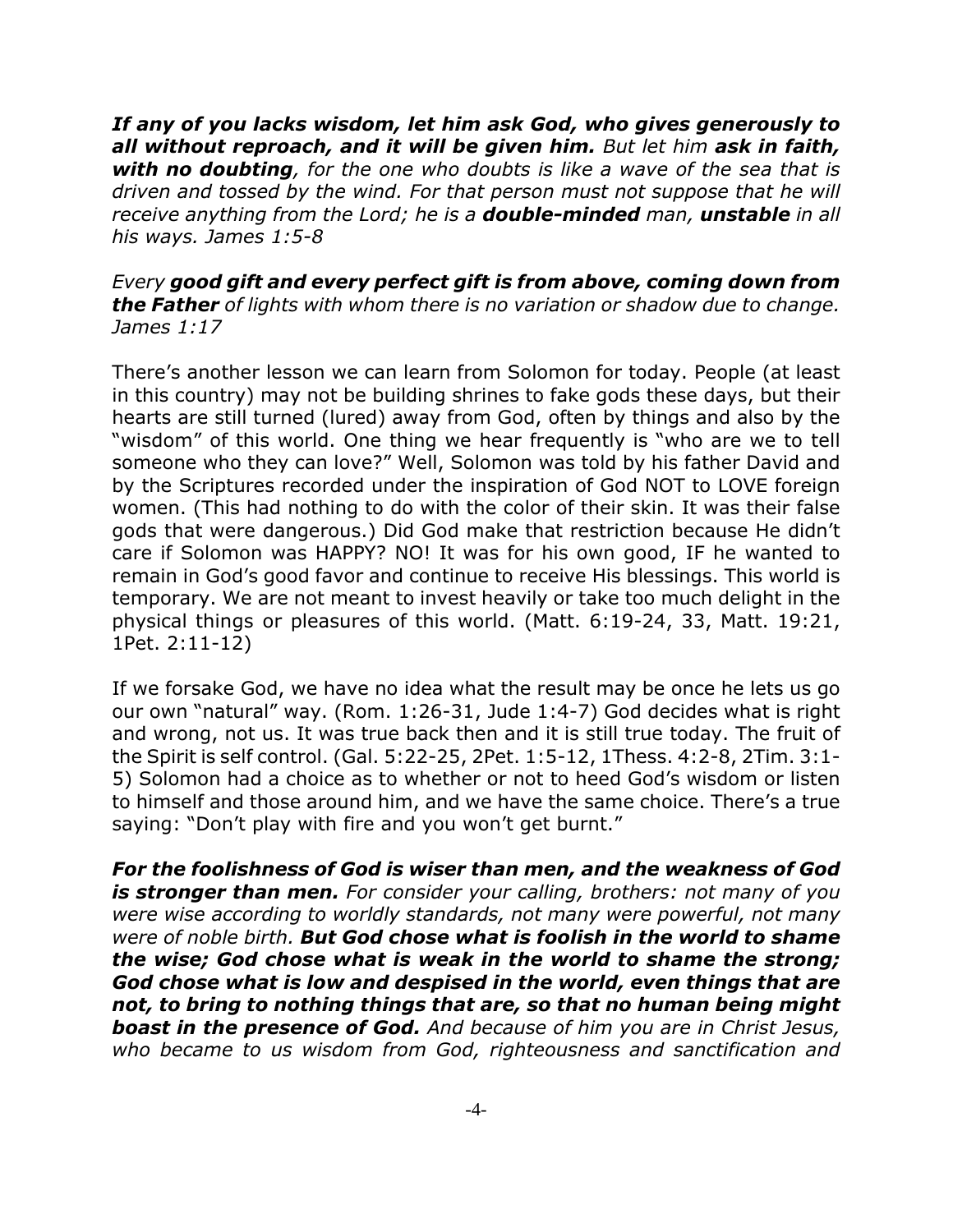*redemption, so that, as it is written, "Let the one who boasts, boast in the Lord." 1 Corinthians 1:25-31*

## *Who is wise and understanding among you? By his good conduct let him show his works in the meekness of wisdom. James 3:13*

Solomon believed in God and served Him, but not with his whole heart toward the end of his life. After Solomon died, all but one territory of the kingdom was taken away. That's sad to not finish well. There were and still are dire consequences for faithlessness. (Matt. 13:47-50, 1Cor. 6:9-10, Gal. 5:19-20, Rev. 2:5-4, Rev. 2:14-16, Rev. 2:20-23, Rev. 3:1-3, Rev. 3:15-19, Rev. 22:10-15)

*A voice says, "Cry out." And I said, "What shall I cry?" "All people are like grass, and all their faithfulness is like the flowers of the field. The grass withers and the flowers fall, because the breath of the LORD blows on them. Surely the people are grass. The grass withers and the flowers fall, but the word of our God endures forever." Isaiah 40:6-8*

*For the wrath of God is revealed from heaven against all ungodliness and unrighteousness of men, who by their unrighteousness suppress the truth. For what can be known about God is plain to them, because God has shown it to them. For his invisible attributes, namely, his eternal power and divine nature, have been clearly perceived, ever since the creation of the world, in the things that have been made. So they are without excuse. For although they knew God, they did not honor him as God or give thanks to him, but they became futile in their thinking, and their foolish hearts were darkened. Claiming to be wise, they became fools, and exchanged the glory of the immortal God for images resembling mortal man and birds and animals and creeping things. Therefore God gave them up in the lusts of their hearts to impurity, to the dishonoring of their bodies among themselves, because they exchanged the truth about God for a lie and worshiped and served the creature rather than the Creator, who is blessed forever! Amen. Romans 1:18-25*

*The one who conquers will have this heritage, and I will be his God and he will be my son. But as for the cowardly, the faithless, the detestable, as for murderers, the sexually immoral, sorcerers, idolaters, and all liars, their portion will be in the lake that burns with fire and sulfur, which is the second death." Revelation 21:7-8*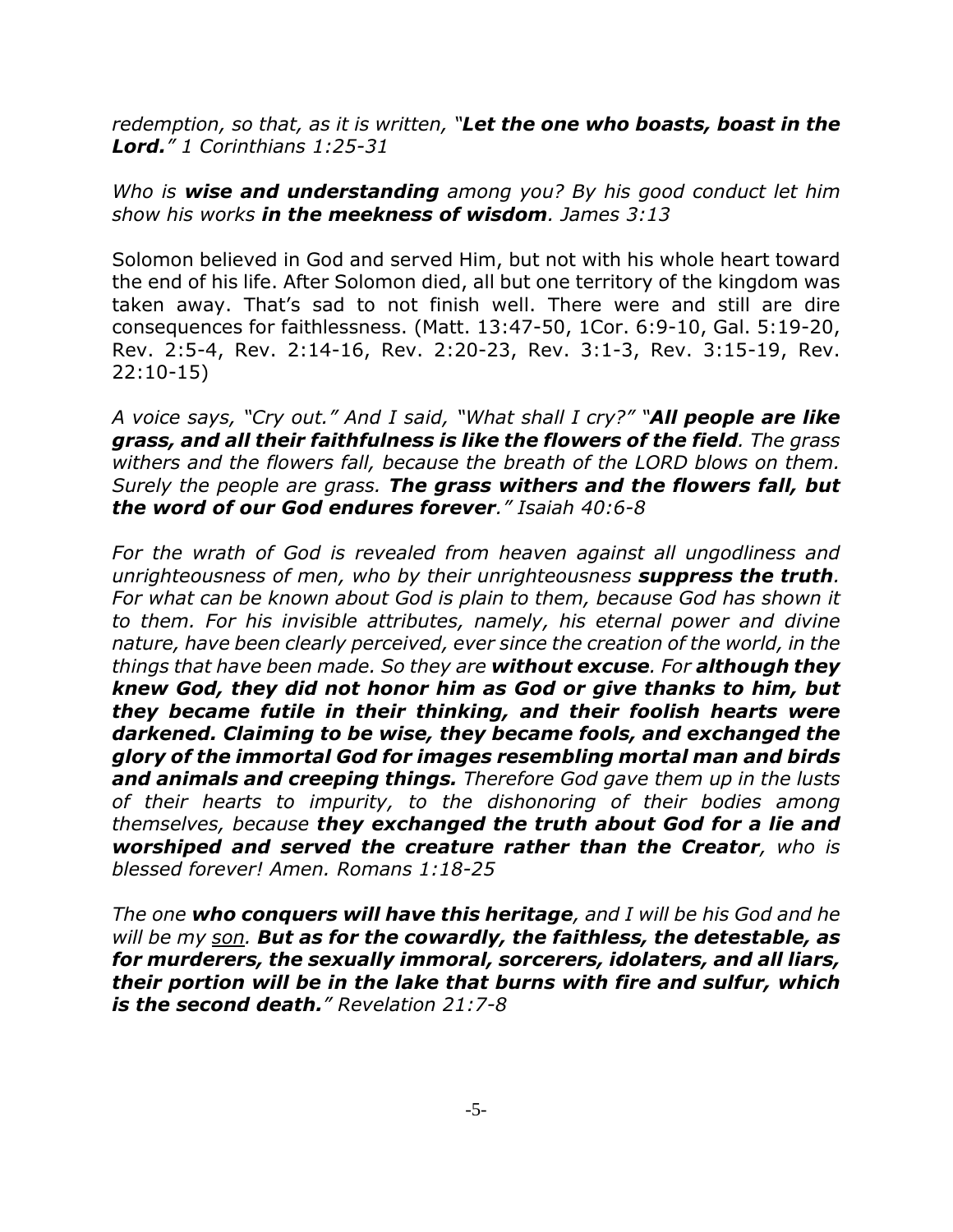*"For the Lord disciplines the one he loves, and chastises every son whom he receives." 8 If you are left without discipline, in which all have participated, then you are illegitimate children and not sons. Hebrews 12:6, 8*

True wisdom comes from God. He doesn't expect us or even want us to rely on our own intelligence or that of the world. (Jam. 4:4) Ironically, this next passage was written by Solomon:

*Trust in the LORD with all your heart, and do not lean on your own understanding. In all your ways acknowledge him, and he will make straight your paths. Be not wise in your own eyes; fear the LORD, and turn away from evil. It will be healing to your flesh and refreshment to your bones. Proverbs 3:5-8*

*And the vision of all this has become to you like the words of a book that is sealed. When men give it to one who can read, saying, "Read this," he says, "I cannot, for it is sealed." And when they give the book to one who cannot read, saying, "Read this," he says, "I cannot read." And the Lord said: "Because this people draw near with their mouth and honor me with their lips, while their hearts are far from me, and their fear of me is a commandment taught by men, therefore, behold, I will again do wonderful things with this people, with wonder upon wonder; and the wisdom of their wise men shall perish, and the discernment of their discerning men shall be hidden." Ah, you who hide deep from the LORD your counsel, whose deeds are in the dark, and who say, "Who sees us? Who knows us?" You turn things upside down! Shall the potter be regarded as the clay, that the thing made should say of its maker, "He did not make me"; or the thing formed say of him who formed it, "He has no understanding"? Isaiah 29:11-16*

*The wise men shall be put to shame; they shall be dismayed and taken; behold, they have rejected the word of the LORD, so what wisdom is in them? Jeremiah 8:9*

*Let no one deceive himself. If anyone among you thinks that he is wise in this age, let him become a fool that he may become wise. For the wisdom of this world is folly with God. For it is written, "He catches the wise in their craftiness," and again, "The Lord knows the thoughts of the wise, that they are futile." 1 Corinthians 3:18-20*

Perhaps Solomon succumbed to flattery? (Rom. 16:18) See what the Queen of Sheba (mentioned by Jesus - Matt. 12:42, Luke 11:31) when she brought an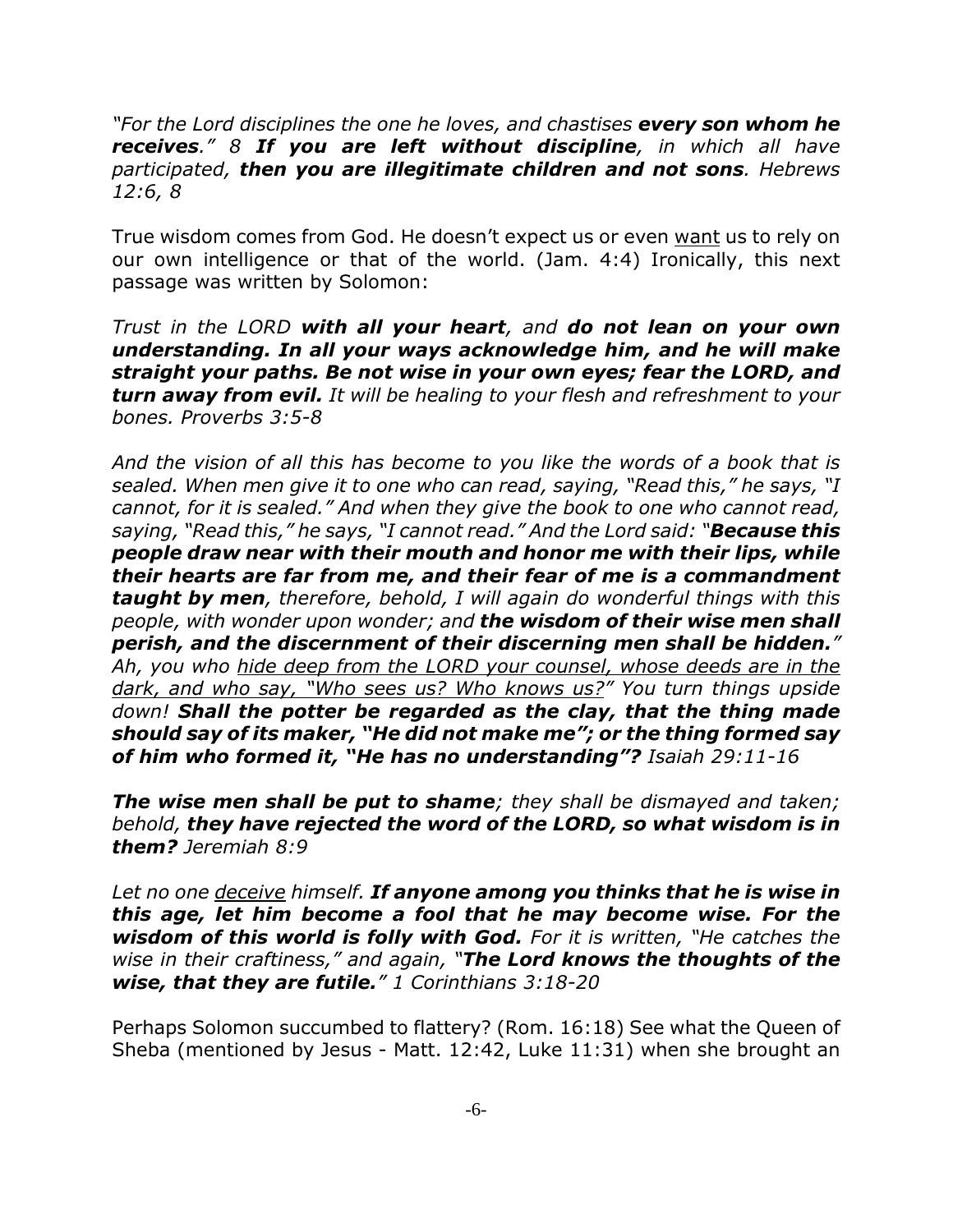abundance of gifts said to Solomon below. I am not saying this was definitely her intention, but in the future, there will be flattery by the antichrist leading people away from God. (Dan. 11:32-39)

*And she said to the king, "The report was true that I heard in my own land of your words and of your wisdom, but I did not believe the reports until I came and my own eyes had seen it. And behold, the half was not told me. Your wisdom and prosperity surpass the report that I heard. Happy are your men! Happy are your servants, who continually stand before you and hear your wisdom! Blessed be the LORD your God, who has delighted in you and set you on the throne of Israel! Because the LORD loved Israel forever, he has made you king, that you may execute justice and righteousness." 1 Kings 10:6-9*

God despises idols. The earth and everything in it is His. (Psalm 24:1) Anything that does not glorify Him is no better than pollution defiling His land. (Isa. 24:5) In fact, He will be tearing down all of the monuments to false religions in the future. They are not something that we should be proud of and make efforts to preserve (contrary to what UNESCO thinks). A better use of those funds would be to feed and clothe the poor, wouldn't it? In the name of "justice" (even in much of the church these days), we spend more time, money and effort defending the "rights" of people to SIN than we do seeking justice for oppressed widows and orphans.

*Wash yourselves; make yourselves clean; remove the evil of your deeds from before my eyes; cease to do evil, learn to do good; seek justice, correct oppression; bring justice to the fatherless, plead the widow's cause. Isaiah 1:16-17*

*Religion that is pure and undefiled before God, the Father, is this: to visit orphans and widows in their affliction, and to keep oneself unstained from the world. James 1:27*

*Do not be unequally yoked with unbelievers. For what partnership has righteousness with lawlessness? Or what fellowship has light with darkness? What accord has Christ with Belial? Or what portion does a believer share with an unbeliever? What agreement has the temple of God with idols? For we are the temple of the living God; as God said, "I will make my dwelling among them and walk among them, and I will be their God, and they shall be my people. Therefore go out from their midst, and be separate from them, says the Lord, and touch no unclean thing; then I*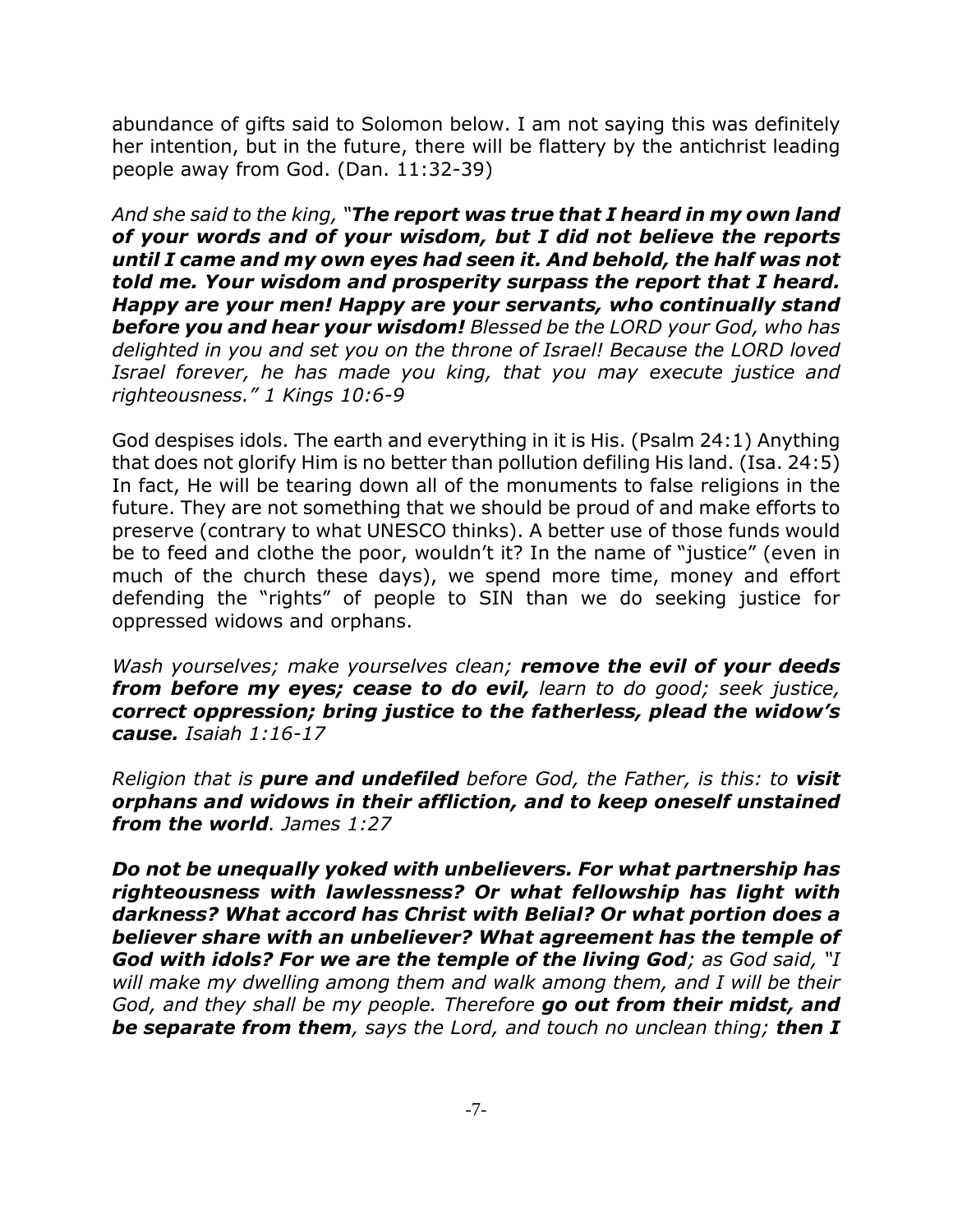### *will welcome you, and I will be a father to you, and you shall be sons and daughters to me, says the Lord Almighty." 2 Corinthians 6:14-18*

Notice there is no mention of "I held a parade to demand my civil (or reproductive) rights and you didn't march with me" in the list below. (1Pet. 4:19. Rom. 13:1-7) Please understand the ones referred to as being in prison are there for Jesus' sake, NOT because they did anything wrong in God's sight. (1Pet. 4:12-15, Heb. 10:32-36, Heb. 13:3) Persecution is not the same as discrimination, which is related to discernment. We need to be able to distinguish between good and evil so that we can have the sense not to partake in it. (Rom. 1:32, Luke 17:1-3). However, we are to love even our enemies, including those who persecute us. (Matt. 5:44, Titus 2:7-8, 1Pet. 2:11-12, 1Pet. 4:3-5) There is NO PLACE for violence, name calling and hatred. The entire point of speaking the truth in love is to save souls. (Col. 4:5-6, Eph. 5:3- 21, 1Tim. 4:12, Titus 2:7-8, 2Tim. 2:21-26, Gal. 6:1, Eph. 4:11-24, Jude 1:22- 23) However speaking the TRUTH is NOT hate and neither is disagreeing with someone, but the motive and manner of sharing the truth does matter.

## *"For my people are foolish; they know me not; they are stupid children; they have no understanding. They are 'wise'—in doing evil! But how to do good they know not." Jeremiah 4:22*

*Woe to those who call evil good and good evil, who put darkness for light and light for darkness, who put bitter for sweet and sweet for bitter! Woe to those who are wise in their own eyes, and shrewd in their own sight! Isaiah 5:20-21*

*"Then he will say to those on his left, 'Depart from me, you cursed, into the eternal fire prepared for the devil and his angels. For I was hungry and you gave me no food, I was thirsty and you gave me no drink, I was a stranger and you did not welcome me, naked and you did not clothe me, sick and in prison and you did not visit me.' Then they also will answer, saying, 'Lord, when did we see you hungry or thirsty or a stranger or naked or sick or in prison, and did not minister to you?' Then he will answer them, saying, 'Truly, I say to you, as you did not do it to one of the least of these, you did not do it to me.' And these will go away into eternal punishment, but the righteous into eternal life." Matthew 25:41-46*

*What good is it, my brothers, if someone says he has faith but does not have works? Can that faith save him? If a brother or sister is poorly clothed and lacking in daily food, and one of you says to them, "Go in peace, be warmed and filled," without giving them the things needed for the*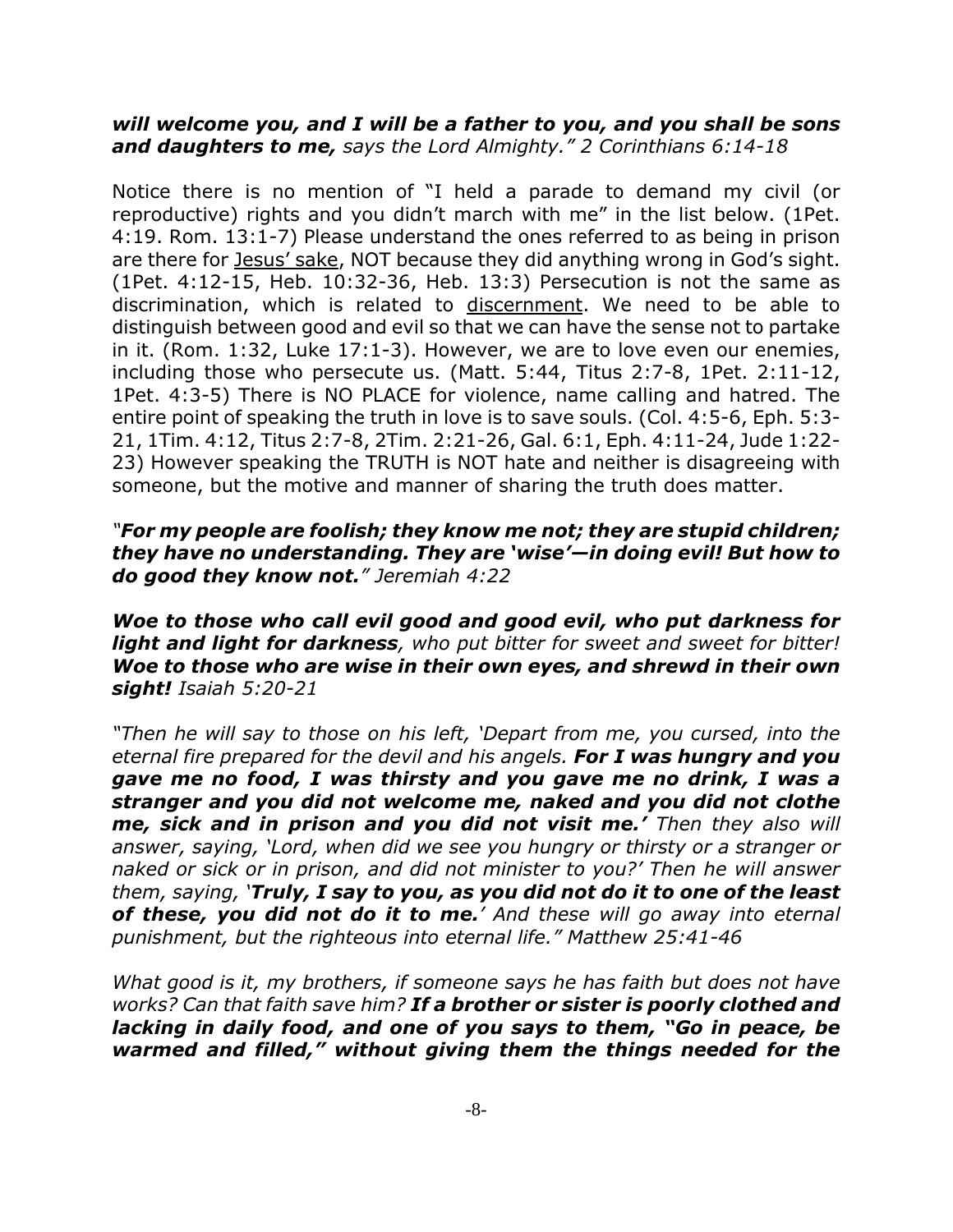*body, what good is that? So also faith by itself, if it does not have works, is dead. James 2:14-17*

There is ONE God, and He warned His people right from the start to destroy idols and not to worship false gods, including man-made idols as well as nature. They could have saved themselves so much grief if they had just listened and obeyed. We believers who have been grafted into Israel should be no more proud of physical idols (or careless about other forms of idolatry) than those who were warned in the Old Testament. (Rom. 11:17-25)

*Take care, lest you make a covenant with the inhabitants of the land to which you go, lest it become a snare in your midst. You shall tear down their altars and break their pillars and cut down their Asherim (for you shall worship no other god, for the LORD, whose name is Jealous, is a jealous God), lest you make a covenant with the inhabitants of the land, and when they whore after their gods and sacrifice to their gods and you are invited, you eat of his sacrifice, and you take of their daughters for your sons, and their daughters whore after their gods and make your sons whore after their gods. Exodus 34:12-16*

*"Therefore watch yourselves very carefully. Since you saw no form on the day that the LORD spoke to you at Horeb out of the midst of the fire, beware lest you act corruptly by making a carved image for yourselves, in the form of any figure, the likeness of male or female, the likeness of any animal that is on the earth, the likeness of any winged bird that flies in the air, the likeness of anything that creeps on the ground, the likeness of any fish that is in the water under the earth. And beware lest you raise your eyes to heaven, and when you see the sun and the moon and the stars, all the host of heaven, you be drawn away and bow down to them and serve them, things that the LORD your God has allotted to all the peoples under the whole heaven. Deuteronomy 4:15-19* 

*You shall surely destroy all the places where the nations whom you shall dispossess served their gods, on the high mountains and on the hills and under every green tree. You shall tear down their altars and dash in pieces their pillars and burn their Asherim with fire. You shall chop down the carved images of their gods and destroy their name out of that place. You shall not worship the LORD your God in that way. Deuteronomy 12:2-4*

*The Spirit of God came upon Azariah the son of Oded, and he went out to meet Asa and said to him, "Hear me, Asa, and all Judah and Benjamin: The LORD is*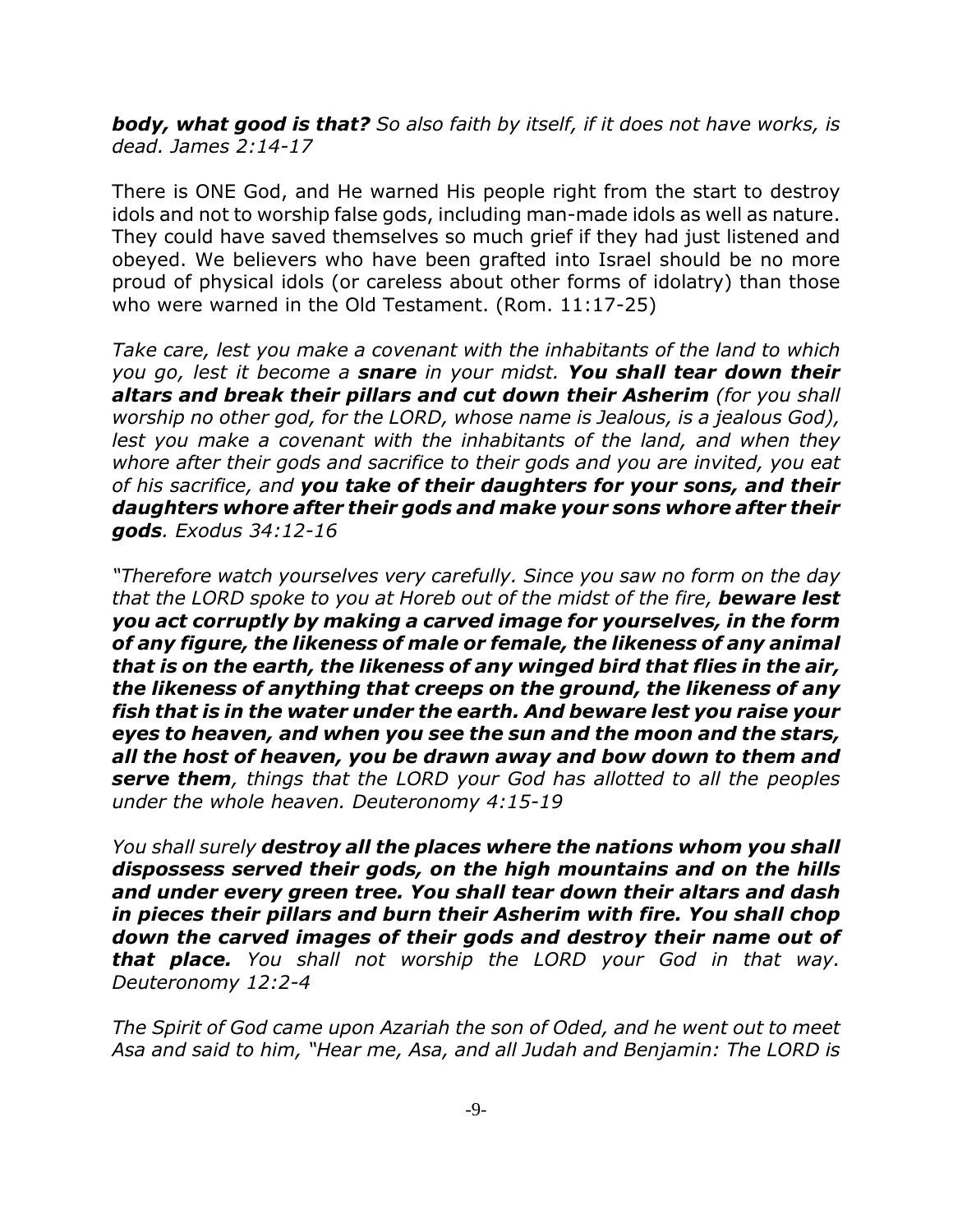*with you while you are with him. If you seek him, he will be found by you, but if you forsake him, he will forsake you. For a long time Israel was without the true God, and without a teaching priest and without law, but when in their distress they turned to the LORD, the God of Israel, and sought him, he was found by them. In those times there was no peace to him who went out or to him who came in, for great disturbances afflicted all the inhabitants of the lands. They were broken in pieces. Nation was crushed by nation and city by city, for God troubled them with every sort of distress. But you, take courage! Do not let your hands be weak, for your work shall be rewarded." As soon as Asa heard these words, the prophecy of Azariah the son of Oded, he took courage and put away the detestable idols from all the land of Judah and Benjamin and from the cities that he had taken in the hill country of Ephraim, and he repaired the altar of the LORD that was in front of the vestibule of the house of the LORD. And he gathered all Judah and Benjamin, and those from Ephraim, Manasseh, and Simeon who were residing with them, for great numbers had deserted to him from Israel when they saw that the LORD his God was with him. They were gathered at Jerusalem in the third month of the fifteenth year of the reign of Asa. They sacrificed to the LORD on that day from the spoil that they had brought 700 oxen and 7,000 sheep. And they entered into a covenant to seek the LORD, the God of their fathers, with all their heart and with all their soul, but that whoever would not seek the LORD, the God of Israel, should be put to death, whether young or old, man or woman. They swore an oath to the LORD with a loud voice and with shouting and with trumpets and with horns. And all Judah rejoiced over the oath, for they had sworn with all their heart and had sought him with their whole desire, and he was found by them, and the LORD gave them rest all around. Even Maacah, his mother, King Asa removed from being queen mother because she had made a detestable image for Asherah. Asa cut down her image, crushed it, and burned it at the brook Kidron. But the high places were not taken out of Israel. Nevertheless, the heart of Asa was wholly true all his days. 2 Chronicles 15:1-17*

*Your evil will chastise you, and your apostasy will reprove you. Know and see that it is evil and bitter for you to forsake the LORD your God; the fear of me is not in you, declares the Lord GOD of hosts. "For long ago I broke your yoke and burst your bonds; but you said, 'I will not serve.' Yes, on every high hill and under every green tree you bowed down like a whore. Yet I planted you a choice vine, wholly of pure seed. How then have you turned degenerate and become a wild vine? Though you wash yourself with lye and use much soap, the stain of your guilt is still before me, declares the Lord GOD. How can you say, 'I am not unclean, I have not*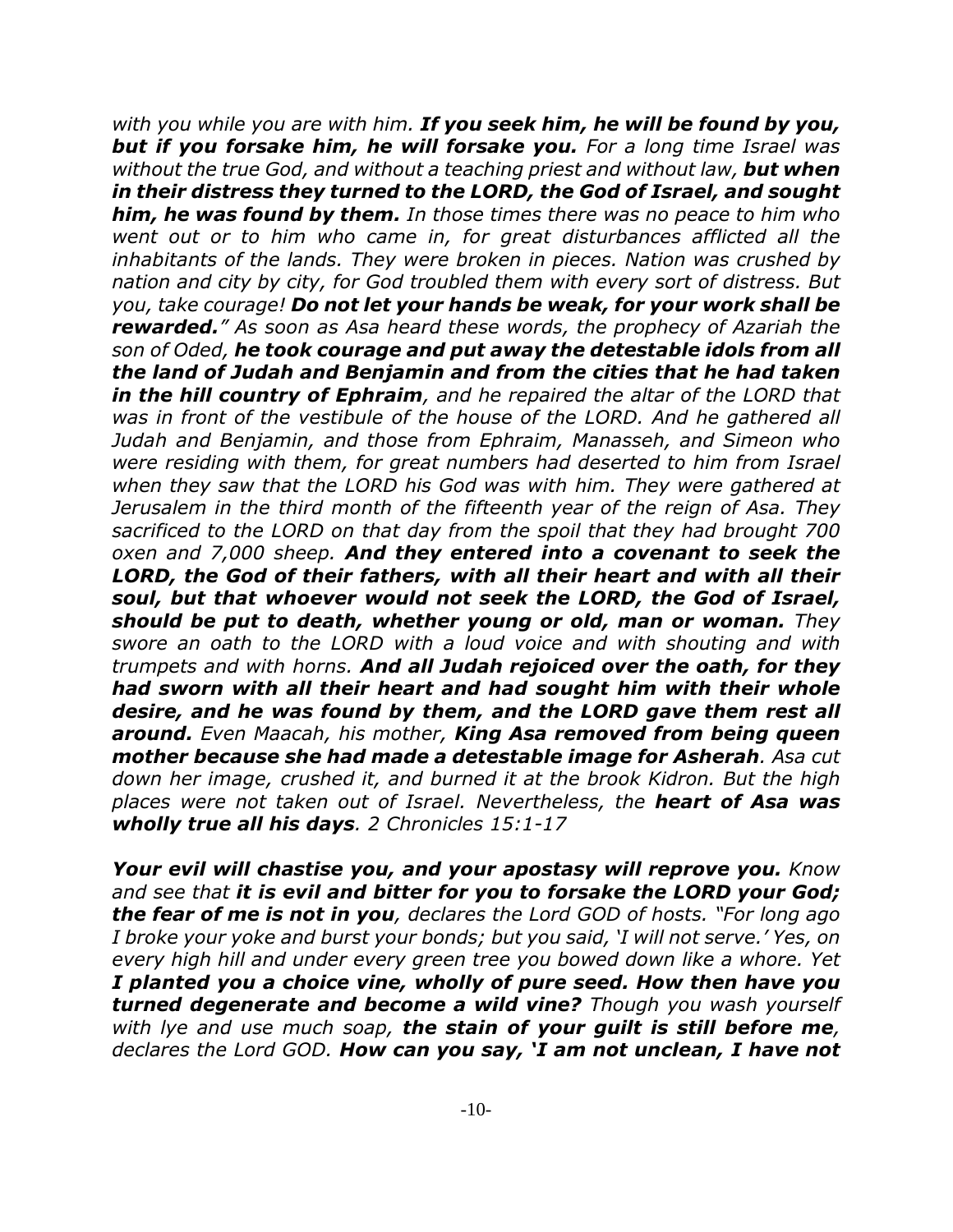*gone after the Baals'? Look at your way in the valley; know what you have done—a restless young camel running here and there, a wild donkey used to the wilderness, in her heat sniffing the wind! Who can restrain her lust? None who seek her need weary themselves; in her month they will find her. Keep your feet from going unshod and your throat from thirst. But you said, 'It is hopeless, for I have loved foreigners, and after them I will go.' "As a thief is shamed when caught, so the house of Israel shall be shamed: they, their kings, their officials, their priests, and their prophets, who say to a tree, 'You are my father,' and to a stone, 'You gave me birth.' For they have turned their back to me, and not their face. But in the time of their trouble they say, 'Arise and save us!' But where are your gods that you made for yourself? Let them arise, if they can save you, in your time of trouble; for as many as your cities are your gods, O Judah. "Why do you contend with me? You have all transgressed against me, declares the LORD. In vain have I struck your children; they took no correction; your own sword devoured your prophets like a ravening lion. And you, O generation, behold the word of the LORD. Have I been a wilderness to Israel, or a land of thick darkness? Why then do my people say, 'We are free, we will come no more to you'? Can a virgin forget her ornaments, or a bride her attire? Yet my people have forgotten me days without number. Jeremiah 2:19-32*

*Behold, the cry of the daughter of my people from the length and breadth of the land: "Is the LORD not in Zion? Is her King not in her?" "Why have they provoked me to anger with their carved images and with their foreign idols?" Jeremiah 8:19*

*But first I will doubly repay their iniquity and their sin, because they have polluted my land with the carcasses of their detestable idols, and have filled my inheritance with their abominations." Jeremiah 16:18*

Some prophecies have yet to be fulfilled (and some are historical but also serve as foreshadows of what is to come). (Rev. 17-18)

*"Therefore behold, the days are coming," declares the LORD, "When I will punish her idols, And the mortally wounded will groan throughout her land. "Though Babylon should ascend to the heavens, And though she should fortify her lofty stronghold, From Me destroyers will come to her," declares the LORD. Jeremiah 51:52-53*

*"Therefore say: 'This is what the Sovereign LORD says: I will gather you from the nations and bring you back from the countries where you have been scattered, and I will give you back the land of Israel again.' "They will return to*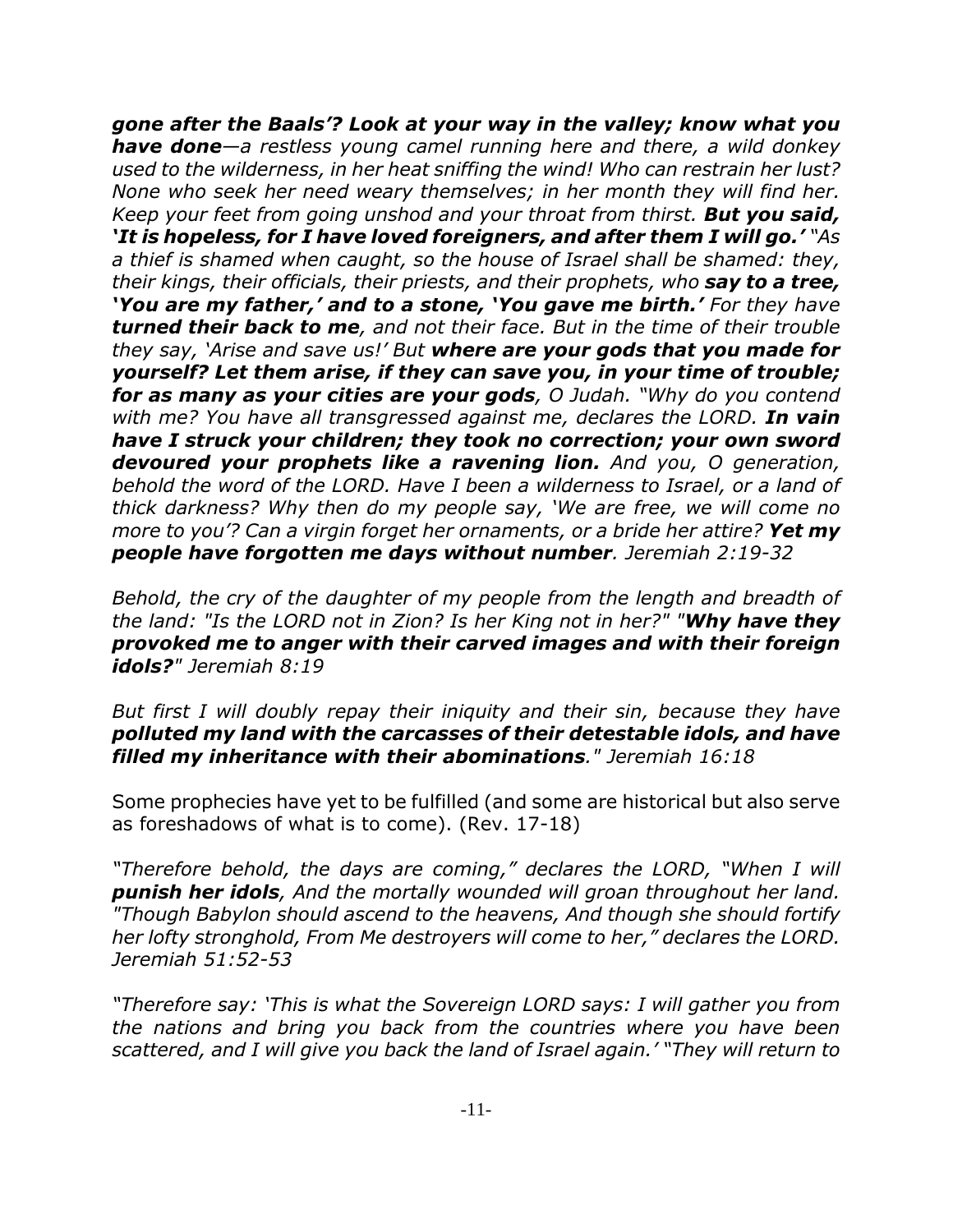*it and remove all its vile images and detestable idols. I will give them an undivided heart and put a new spirit in them; I will remove from them their heart of stone and give them a heart of flesh. Then they will follow my decrees and be careful to keep my laws. They will be my people, and I will be their God. But as for those whose hearts are devoted to their vile images and detestable idols, I will bring down on their own heads what they have done, declares the Sovereign LORD." Ezekiel 11:17-21*

*"And on that day, declares the LORD of hosts, I will cut off the names of the idols from the land, so that they shall be remembered no more. And also I will remove from the land the prophets and the spirit of uncleanness." Zechariah 13:2*

*"This is what the Sovereign Lord says to the mountains and hills, to the ravines and valleys: 'I am about to bring a sword against you, and I will destroy your high places. Your altars will be demolished and your incense altars will be smashed; and I will slay your people in front of your idols. I will lay the dead bodies of the Israelites in front of their idols, and I will scatter your bones around your altars. Wherever you live, the towns will be laid waste and the high places demolished, so that your altars will be laid waste and devastated, your idols smashed and ruined, your incense altars broken down, and what you have made wiped out. Your people will fall slain among you, and you will know that I am the Lord. 'But I will spare some, for some of you will escape the sword when you are scattered among the lands and nations. Then in the nations where they have been carried captive, those who escape will remember Me - how I have been grieved by their adulterous hearts, which have turned away from Me, and by their eyes, which have lusted after their idols. They will loathe themselves for the evil they have done and for all their detestable practices. And they will know that I am the Lord; I did not threaten in vain to bring this calamity on them.'" Ezekiel 6:3b-10*

*The word of the LORD came to me: "Son of man, when the house of Israel lived in their own land, they defiled it by their ways and their deeds. Their ways before Me were like the uncleanness of a woman in her menstrual impurity. So I poured out My wrath upon them for the blood that they had shed in the land, for the idols with which they had defiled it. I scattered them among the nations, and they were dispersed through the countries. In accordance with their ways and their deeds I judged them. But when they came to the nations, wherever they came, they profaned My holy name, in that people said of them, 'These are the people of the LORD, and yet they had to go out of his land.' But I had concern for My holy name, which the house of Israel had*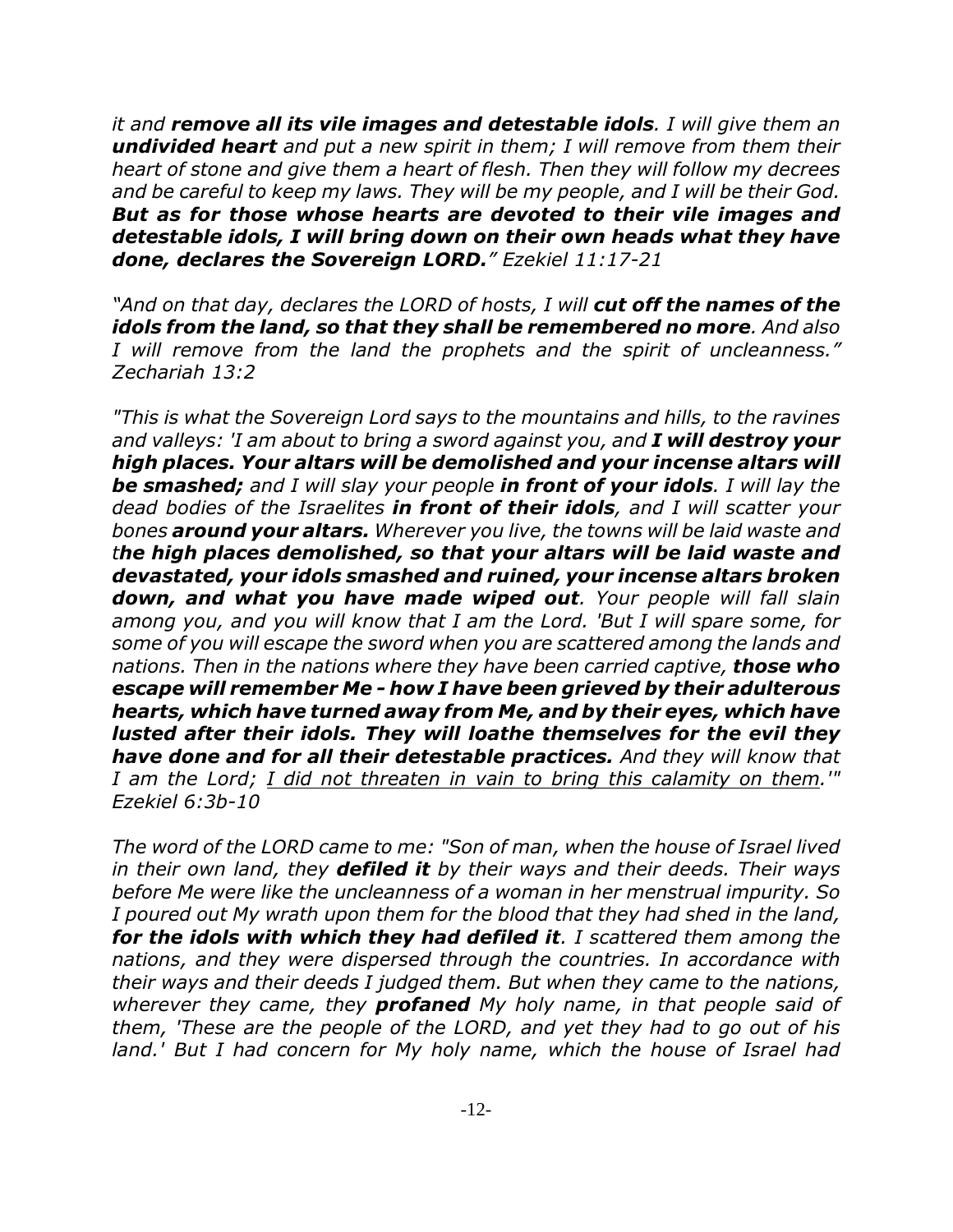*profaned among the nations to which they came. "Therefore say to the house of Israel, Thus says the Lord GOD: It is not for your sake, O house of Israel, that I am about to act, but for the sake of My holy name, which you have profaned among the nations to which you came. And I will vindicate the holiness of My great name, which has been profaned among the nations, and which you have profaned among them. And the nations will know that I am the LORD, declares the Lord GOD, when through you I vindicate My holiness before their eyes. Ezekiel 36:16-23*

This is still for today, in whatever form it rears its ugly head. (1Thess. 1:9-10)

*Therefore be imitators of God, as beloved children. And walk in love, as Christ loved us and gave himself up for us, a fragrant offering and sacrifice to God. But sexual immorality and all impurity or covetousness must not even be named among you, as is proper among saints. Let there be no filthiness nor foolish talk nor crude joking, which are out of place, but instead let there be thanksgiving. For you may be sure of this, that everyone who is sexually immoral or impure, or who is covetous (that is, an idolater), has no inheritance in the kingdom of Christ and God. Let no one deceive you with empty words, for because of these things the wrath of God comes upon the sons of disobedience. Therefore do not become partners with them; for at one time you were darkness, but now you are light in the Lord. Walk as children of light (for the fruit of light is found in all that is good and right and true), and try to discern what is pleasing to the Lord. Take no part in the unfruitful works of darkness, but instead expose them. For it is shameful even to speak of the things that they do in secret. But when anything is exposed by the light, it becomes visible, for anything that becomes visible is light. Therefore it says, "Awake, O sleeper, and arise from the dead, and Christ will shine on you." Look carefully then how you walk, not as unwise but as wise, making the best use of the time, because the days are evil. Therefore do not be foolish, but understand what the will of the Lord is. And do not get drunk with wine, for that is debauchery, but be filled with the Spirit, addressing one another in psalms and hymns and spiritual songs, singing and making melody to the Lord with your heart, giving thanks always and for everything to God the Father in the name of our Lord Jesus Christ, submitting to one another out of reverence for Christ. Ephesians 5:1-21*

*Put to death therefore what is earthly in you: fornication, impurity, passion, evil desire, and covetousness, which is idolatry. On account of these the wrath of God is coming. In these you once walked, when you lived in them. But now put them all away: anger, wrath, malice, slander, and*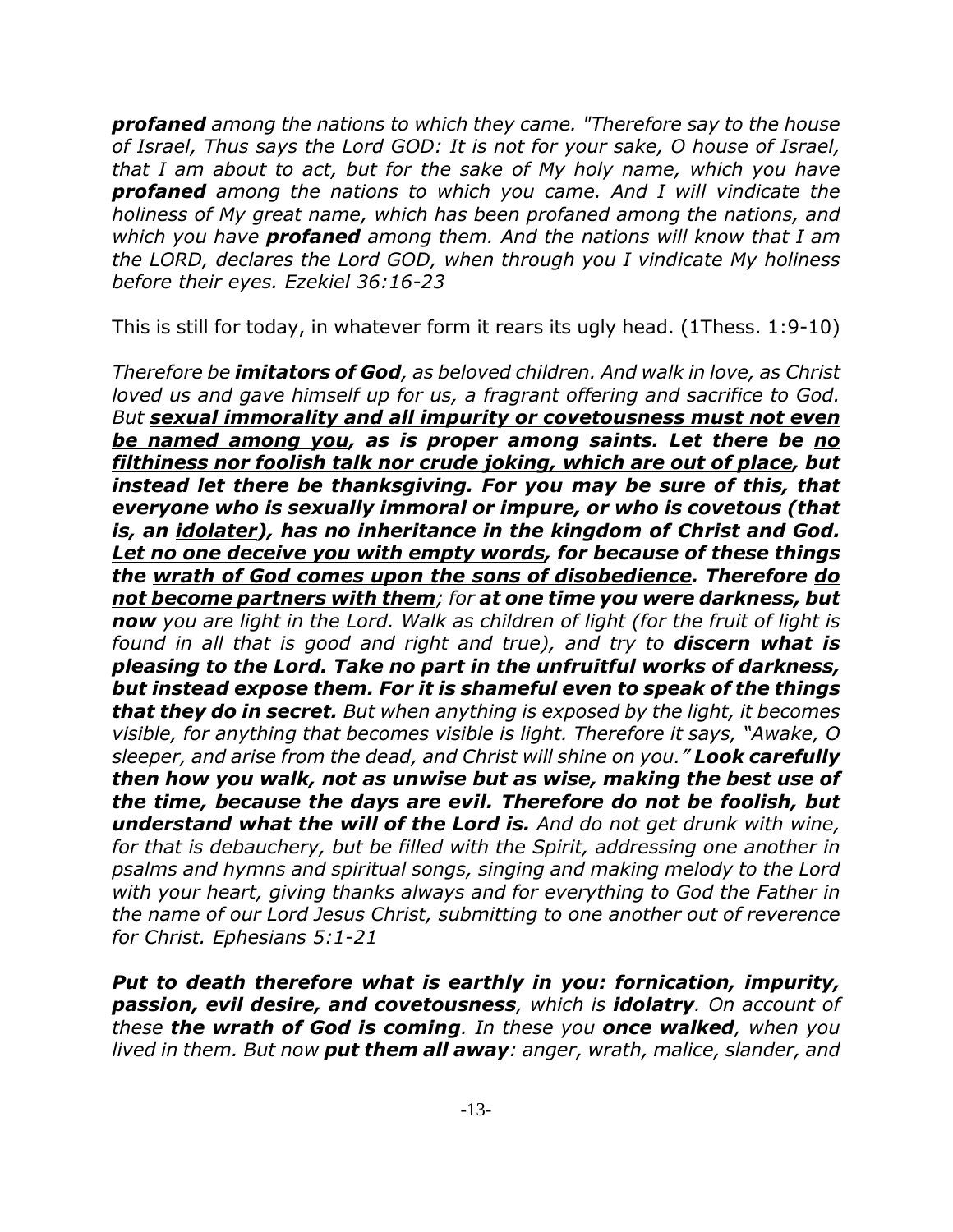*foul talk from your mouth. Do not lie to one another, seeing that you have put off the old nature with its practices and have put on the new nature, which is being renewed in knowledge after the image of its creator. Colossians 3:5-10*

*Since therefore Christ suffered in the flesh, arm yourselves with the same way of thinking, for whoever has suffered in the flesh has ceased from sin, so as to live for the rest of the time in the flesh no longer for human passions but for the will of God. For the time that is past suffices for doing what the Gentiles want to do, living in sensuality, passions, drunkenness, orgies, drinking parties, and lawless idolatry. With respect to this they are surprised when you do not join them in the same flood of debauchery, and they malign you; but they will give account to him who is ready to judge the living and the dead. 1 Peter 4:1-5*

Let's end with John's words:

*Little children, keep yourselves from idols. 1 John 5:21*

*Written by Tricia Berg, May 2017, updated July 2017, 14pp. + digital layout. If this article has blessed you, please feel free to share it without modifications (and of course, don't claim it as your own or sell it).*